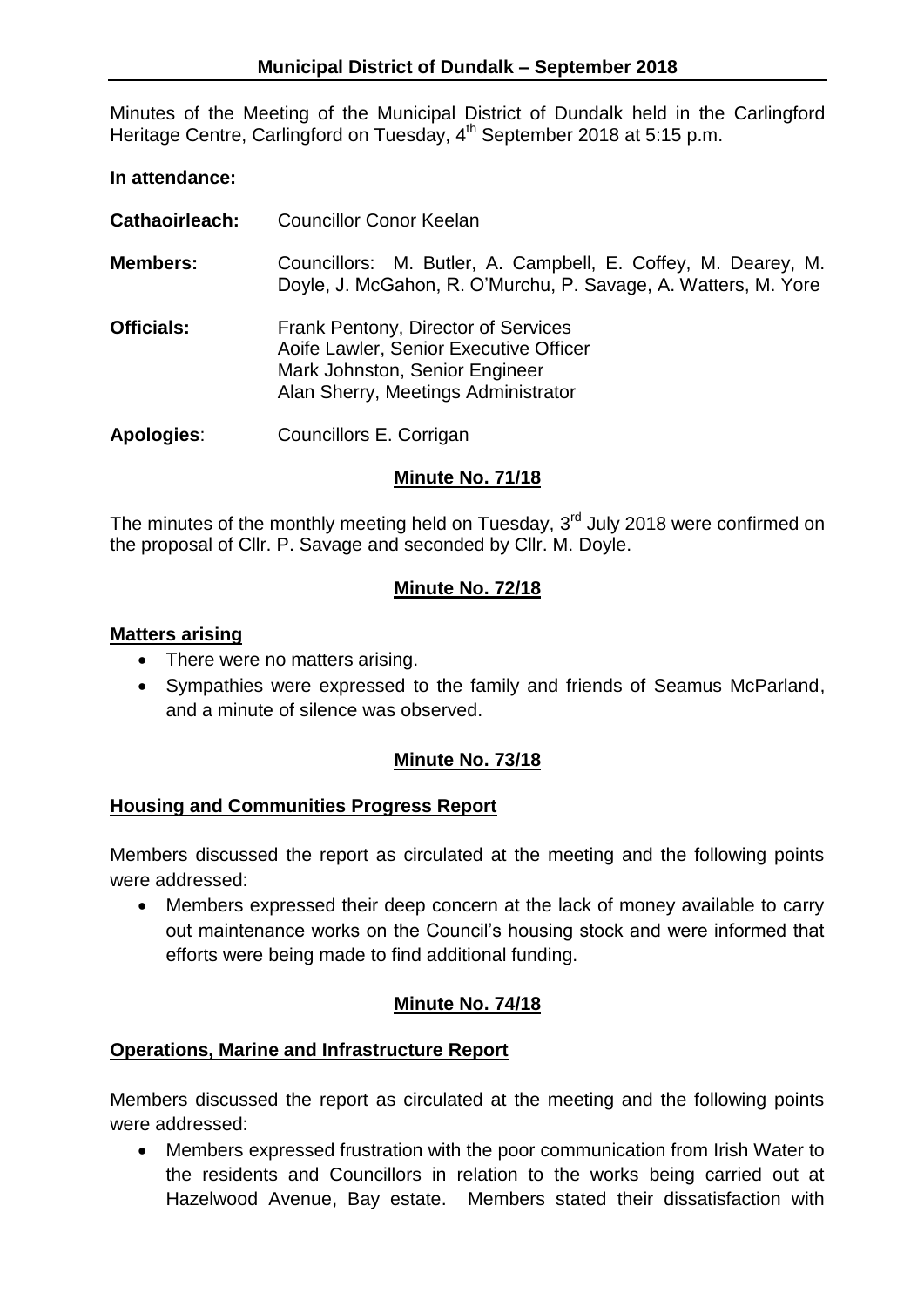communication from Irish Water to the members generally, and it was agreed to write to Irish Water to highlight the issue.

- The need to repair the drain in Realt na Mara was raised.
- It was agreed to update members in relation to the speed limit review.
- It was pointed out that the cycle lanes on the Dublin Road have not been reinstated properly.
- It was agreed to provide the members with quarterly updates from the Steering Committee in relation to CFRAM.
- The need to repair the surface of the Old Golf Links Road was raised.
- It was agreed to review the traffic light sequence at the Marshes.
- It was requested that the putting in place of the gate at Carrick-Carnon be progressed urgently.
- It was suggested that a harbour master is needed for Carlingford Harbour.
- It was also suggested that the casual trading pitches at Carlingford could be moved to a better location.
- It was agreed to provide the members with details of the staff working in each directory.
- A briefing from the newly appointed public realms officers was requested.
- It was agreed to look into the possibility of a permanent power supply for the casual trading pitches in Carlingford
- It was agreed to look into possible breaches of planning regulations by service stations with large screen advertising, signs on footpaths and only having a single entrance/exit.
- Concern was expressed at the possibility of dredging material from Warren point being deposited in Carlingford Lough, and the Council was encouraged to make a submission in relation to the proposal.
- The pothole on the Mullaharlin Road was raised for immediate attention.
- It was pointed out that a traffic survey needs to be carried out in relation to the Lower Point Road before any further development takes place
- The need for traffic calming measures on Hoeys Lane was raised.
- An update in relation to progress on the municipal running track was requested.
- A query was raised as to whether or not the CCTV pole beside the Clinton sculpture could be moved as it impacts negatively on pictures being taken.

# **Minute No. 75/18**

# **Coxs Demesne Regeneration Phase 2B Part 8**

This was proposed by Cllr. J. McGahon and seconded by Cllr. M. Butler and agreed by the members.

# **Minute No. 76/18**

# **Declaration of Roads to be Public Roads – The Breakers, Templetown**

This was proposed by Cllr. P. Savage and seconded by Cllr. J. McGahon and agreed by the members.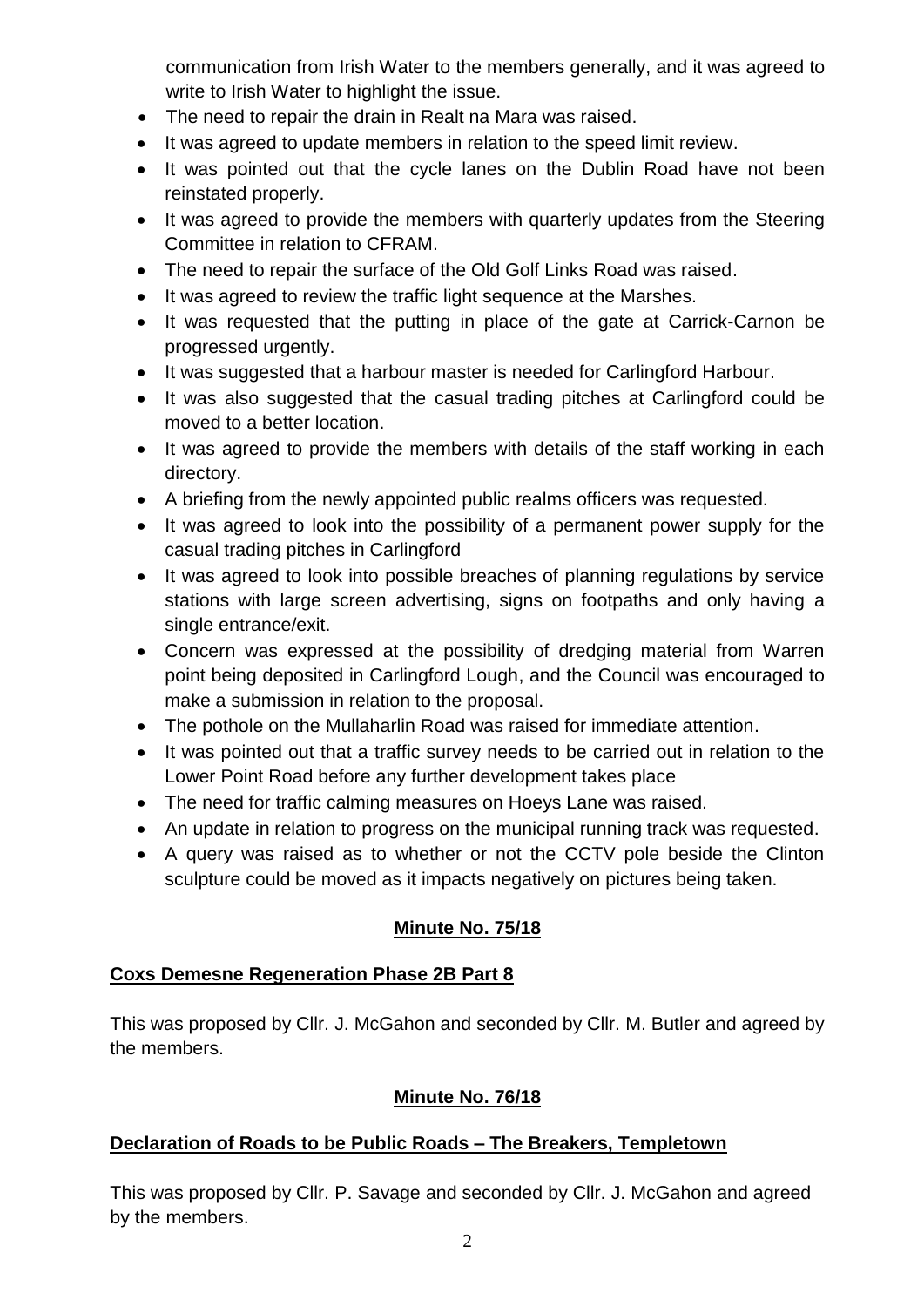## **Minute No. 77/18**

## **Declaration of Roads to be Public Roads – Cluain Na Taine, Jenkinstown**

This was proposed by Cllr. P. Savage and seconded by Cllr. A. Watters and agreed by the members.

## **Minute No. 78/18**

### **Notice of Question:**

**Proposed by:** Cllr. C. Keelan

"Recognising various motions passed calling for traffic calming on the Armagh Road in the Council chamber since 2014, what is the Council's plan to deal with the everincreasing traffic problem in this area and when is the expected delivery date of a report re same?"

### **REPLY:**

**A speed and traffic survey was conducted at this location during 2017 and a report reached the conclusion that no traffic calming was required. The survey was conducted in accordance with LCC's Traffic Calming Policy and found that motorist's actual speeds were not in excess of the limits prescribed in that document. A further survey will be undertaken in 2019 to ascertain if any change in motorist's speeds. There are already a number of speed reducing measures on the Armagh road in the form of traffic islands.**

Members noted the reply. It was requested that the traffic report be circulated to the members.

### **Minute No. 79/18**

### **Notice of Question:**

**Proposed by:** Cllr. C. Keelan

"In light of the recent positive developments regarding a running track for the Muirhevnamor area in the near future what plans have the Council to either bring back the former Muirhevnamor pitch & putt course into public use or else to turn it over for use as another form of public amenity?"

### **REPLY:**

**The former pitch and putt facility as only reverted to us in recent times, and no decision has been made in relation any future uses.**

Members noted the reply.